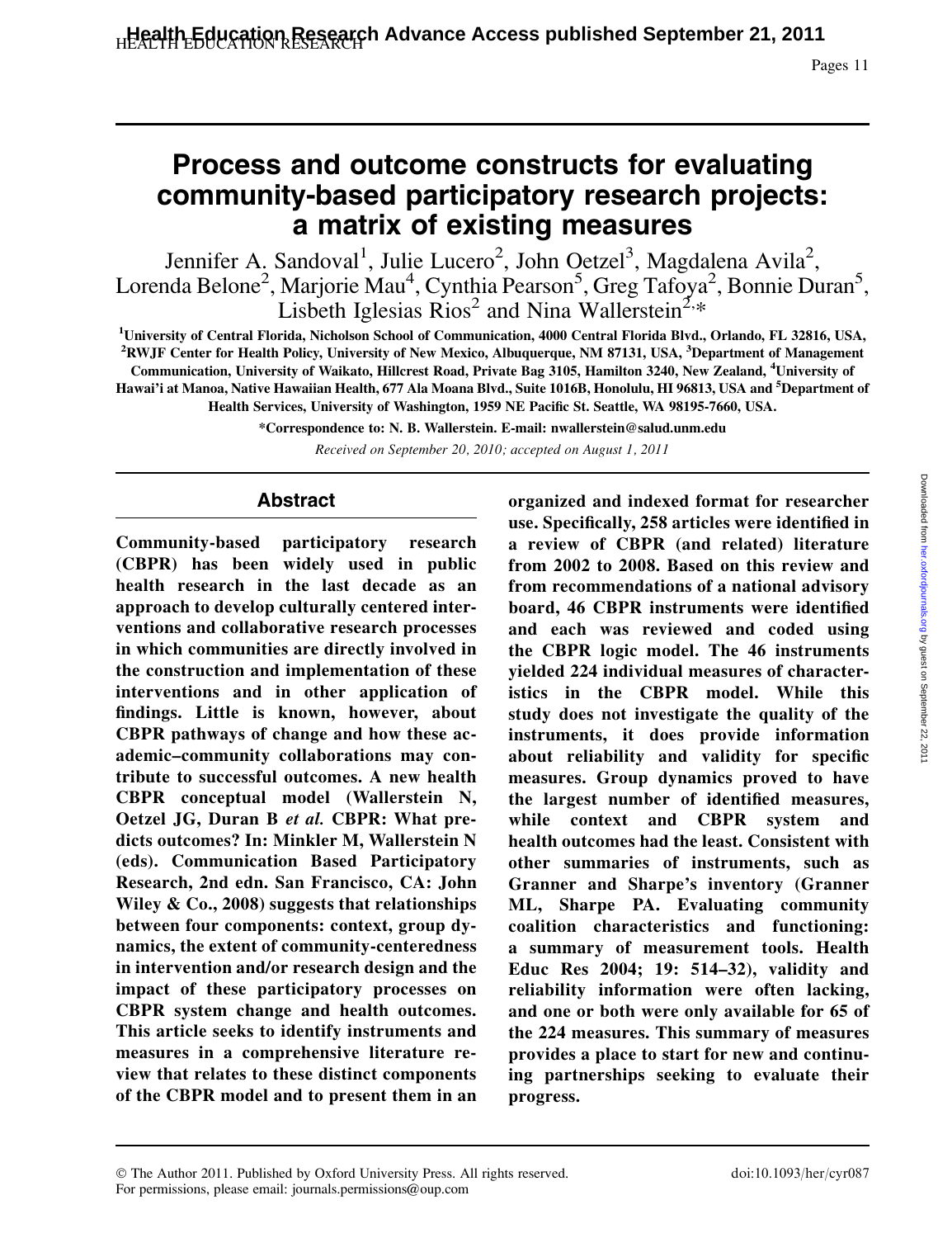## Introduction

The use of community-based participatory research (CBPR) to address health disparities in underrepresented communities has been widely regarded as a promising practice [[1–](#page-9-0)[4\]](#page-10-0). A collaborative effort between community partners and research institutions to engage in research that benefits community is a central tenet of CBPR. Even though this research approach has been increasingly and extensively utilized, gaps remain in how CBPR processes work or how success of partnerships is evaluated. A challenge to understanding the impact of CBPR partnerships and participation in health research, whether it be epidemiology, intervention or policy, is the paucity of conceptual models of CBPR that are empirically tested and validated. In addition, there is no comprehensive database for practitioners and researchers to locate instruments that have been constructed for the purpose of evaluating partnerships. In coordination with a national advisory board of academic and community experts, Wallerstein et al.[[1\]](#page-9-0) proposed a CBPR logic model (see [Fig. 1](#page-2-0)) to identify and dissect the primary components, which describe how CBPR may be implemented across diverse settings, studies and populations. The model contains four major components including context, group dynamics, interventions and outcomes. Additionally, the model identifies a number of specific characteristics (i.e. concepts within each component) of each of the four primary components. Our manuscript uses this model to organize a matrix that identifies the instruments and measures we located through a comprehensive literature search. For clarification, we use the term instrument to refer to a whole tool developed by a single author(s), while we use measures to refer to specific parts of the instrument that may relate to multiple characteristics of the model. Thus, a single instrument might have multiple measures.

Through a pilot study, funded by the National Center for Minority Health and Health Disparities in 2006 and administered through the Native American Research Centers for Health (NARCH), the Universities of New Mexico and Washington launched a 3-year CBPR national research project to set the groundwork for studying the complexity of how CBPR processes influence or predict outcomes. The advisory committee provided overall guidance and direction for the pilot study. A major focus of the pilot study was the development of a conceptual logic model that represents the state of CBPR research, provides an evaluation framework for partnership effectiveness and collective reflection among partners and indicates further directions for research on what constitutes successful CBPR.

To develop the model, the group used multiple methods in an iterative process, including a comprehensive literature review of public health and social science databases replicating and expanding the Agency for Healthcare Research and Quality (AHRQ) 2004 study [\[4](#page-10-0)]; an internet survey with 96 CBPR project participants, which pilot-tested components and characteristics uncovered in the literature review; reflection and input by 25 national academic and community CBPR experts and ongoing analysis by our research team [\[1](#page-9-0)]. The result is a synthesized model, which represents a consensus of core CBPR components including contexts, group dynamic processes (i.e. individual, relational and structural), intervention/research design and outcomes (see [Fig. 1](#page-2-0)) and which can also evolve with adaptations to various partnerships.

With this synthesized conceptual model, the team then revisited the articles identified in the literature review to compile existing instruments that measure the identified CBPR components and characteristics. We also identified those characteristics in the model with few or no assessment instruments/measures. Though the conceptual model represents a step forward in providing a logic framework based on empirical research and expert practice, research is still needed to test its validity with different partnerships and to assess which components and characteristics may need to be adapted for evaluation of specific contexts and populations. Key to furthering our understanding of how CBPR works in diverse settings is identifying instruments for the distinct 'processes' and 'outcomes' in order to empirically test the pathways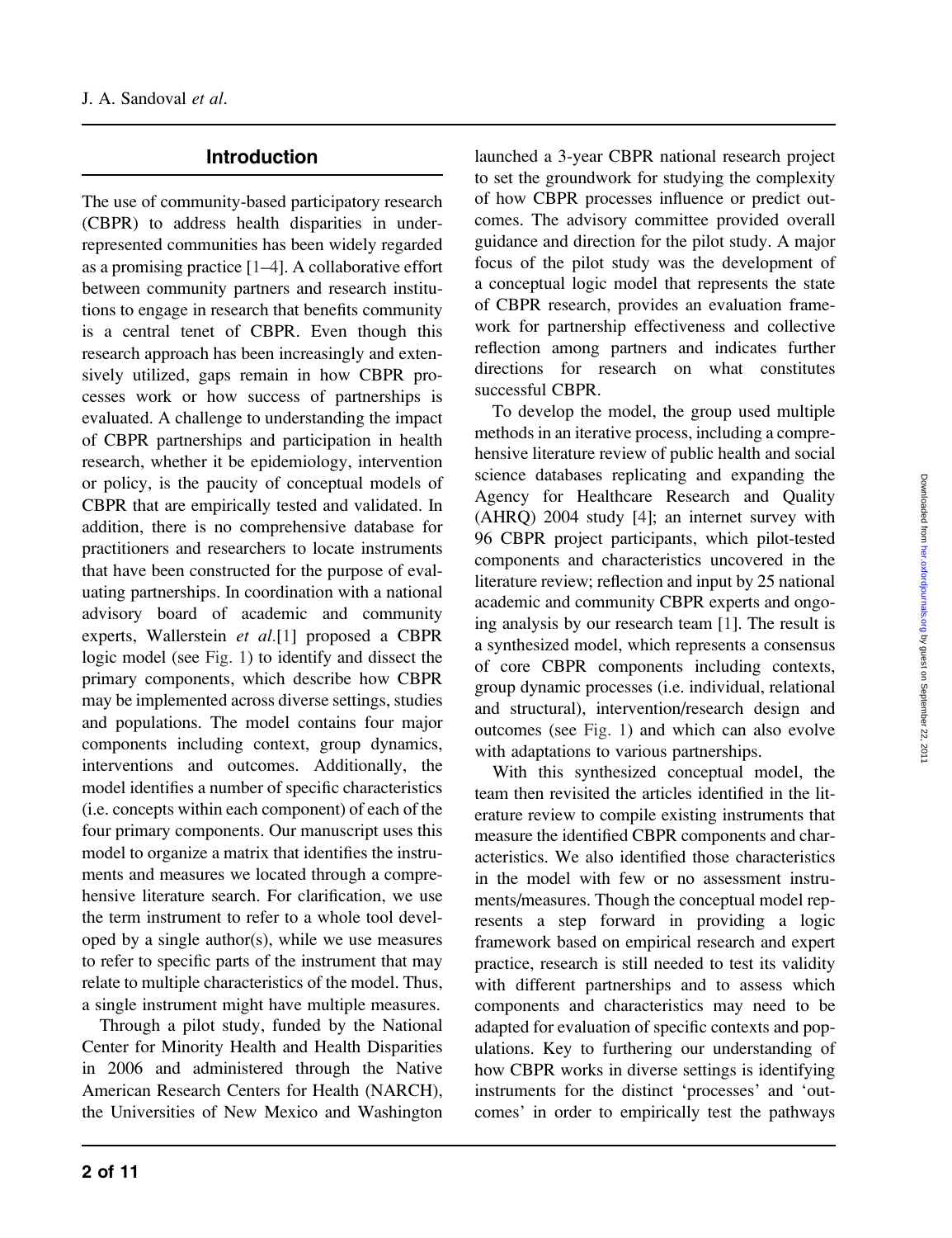<span id="page-2-0"></span>

Fig. 1. CBPR model.

of change. This manuscript provides a review of the existing instruments and measures as framed by the conceptual logic model. The goal was to provide a matrix of available instruments/measures for CBPR researchers and practitioners who are looking to evaluate their own partnerships' success and to point to future research needs to uncover the quality and usefulness of instruments and their measures for assessing best and emerging partnering processes that contribute to outcomes in various populations and projects.

# Materials and methods

In order to identify the variety of instruments used for characteristics in the CBPR logic model, we began a search of terms (and related terms) to those listed in the CBPR model. This section identifies the date range, information sources, eligibility criteria and data coding process.

# Date range of literature search

To assess the extent of measurement instruments pertaining to the components and characteristics of the CBPR model, a review of the literature that informed the CBPR conceptual model was conducted. The search procedures are detailed elsewhere [[1](#page-9-0)], though a brief overview is presented here. In 2004, the AHRQ published results from a commissioned study to determine existing evidence on the conduct and evaluation of CBPR. According to this document, 3 March 2003 was the last date of their systematic search [[4\]](#page-10-0). As an attempt to overlap and build upon the AHRQ work,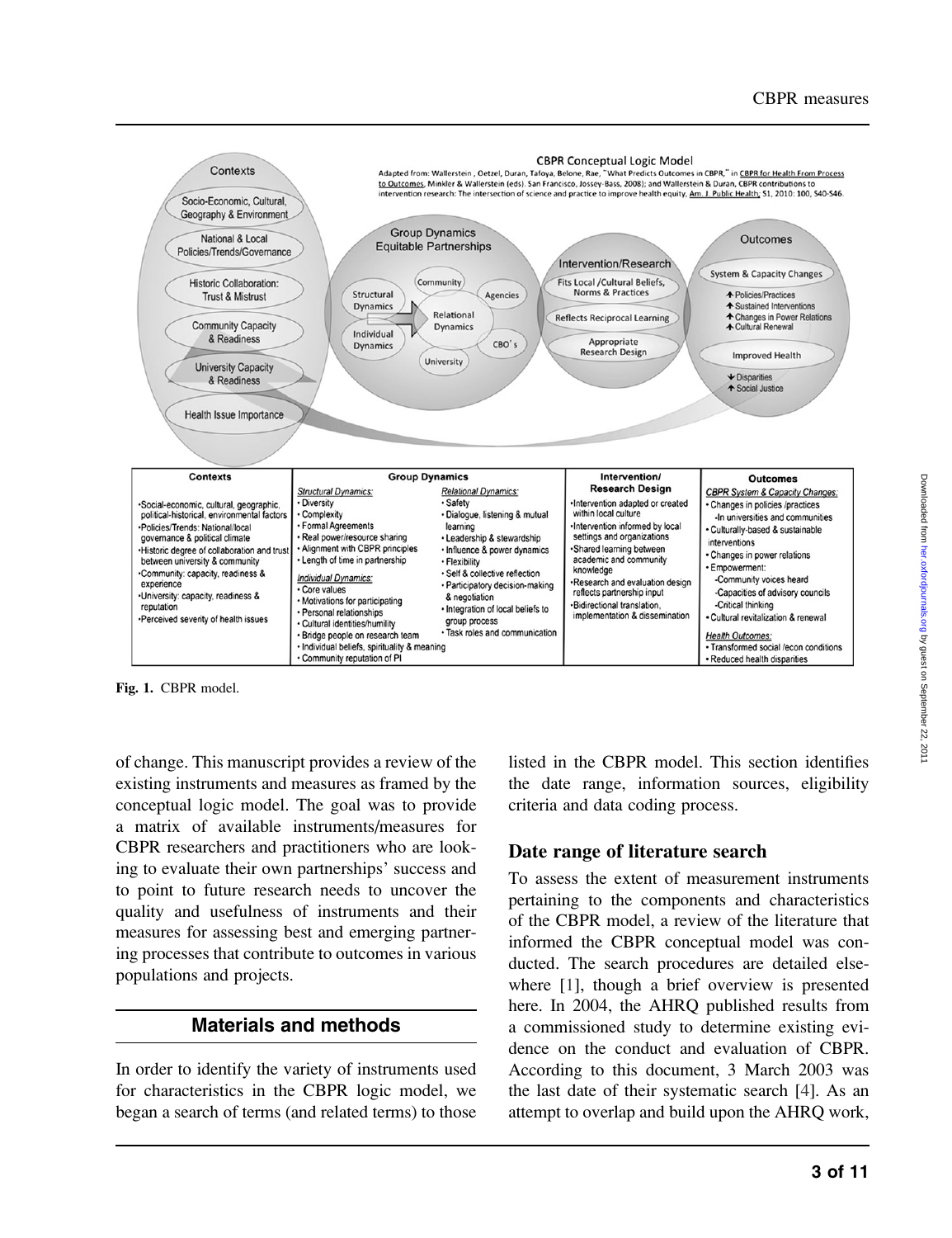this literature search began with 2002 publications through 2008. The end date was chosen as sufficient for coding instruments, constructing the matrices and analyzing the data. Some instruments outside of this date range are included in the matrices if they were cited and used by authors identified in the present search or if recommended by the national advisory board.

#### Information sources and search

The search was conducted using PubMed, Sci-Search and SocioFile using the following terms: CBPR, participatory research, action research, participatory action research, participatory evaluation, community driven research, action science, collaborative inquiry, empowerment and evaluation and paralleling the earlier AHRQ study. To deepen the understanding of participation from the perspective of the macro and micro-forces of power and relationships, the Business Source Premier database was reviewed for full-text articles with the following terms: effectiveness, process, structure, communication, participation, satisfaction, roles, leadership, outcomes, climate and voice. A third search was conducted in PsycINFO and Communication and Mass Media Complete using the following terms: effectiveness, process, structure, communication, participation, satisfaction, roles, leadership, outcomes, climate and voice (with modifiers of group, organization and team for each key word), though we excluded: (i) therapy groups, (ii) computer-mediated communication and (iii) educational groups (research on teaching group dynamics). From the databases, we had the following distribution: 45 PubMed, 85 SciSearch/Socio-File, 21 Business Source Premiere and 87 PsychInfo/Communication Mass Media Complete. Additional survey instruments and articles were identified through a Google search of key CBPR terms, contributions from our national advisory board of experts in CBPR (detailed in 1) and our cross indexing of a key coalition inventory of coalition measures, with some instruments that pre-dated our search criteria [\[5](#page-10-0)]. The final pool of full-text articles, tools and web sites consisted of 273 articles: 238 from the databases, 20 recommended by advisory board colleagues and 15 from other sources [\(Fig. 2\)](#page-4-0).

## Eligibility criteria

The 273 articles were reviewed to identify instruments measuring the distinct 'processes' and/or 'outcomes' of the proposed CBPR model. Articles were included in this step of the study if they met the following criteria: (i) collaboration was discussed, (ii) participation was mentioned, (iii) characteristics of the participatory processes and/or outcomes were identified and (iv) the article included an instrument or referenced an instrument from another source. Articles identified from multiple sources were recorded once and attributed to the first source from which they were identified.

Articles were examined for instruments and measures that reflected the model characteristics. For example, within context, articles were reviewed for instruments/measures of community capacity, health issues, national/local policies/trends and political governance, historical context of collaboration and organizational capacity. The final 46 unique studies were composed of 21 articles or reports and 25 community projects. Each instrument contains multiple measures totaling 224. The studies are all quantitative with the exception of Pluye et al. [\[6](#page-10-0)], which was adapted from Goodman, McLeroy, Steckler and Hoyle's 1993 [[7\]](#page-10-0) scales and they ultimately converted the qualitative data into quantitative analysis. Thus, we included this article in the final pool. References for all studies are included with the matrix. All instruments presented in this review are published and are publically available [\(Fig. 2\)](#page-4-0).

#### Data coding process

The instruments were placed into this matrix using content analysis and by asking the following questions: (i) 'What is the overall component?' and (ii) 'What is the specific characteristic within the component?' Two graduate students completed the coding under the direction of one of the faculty research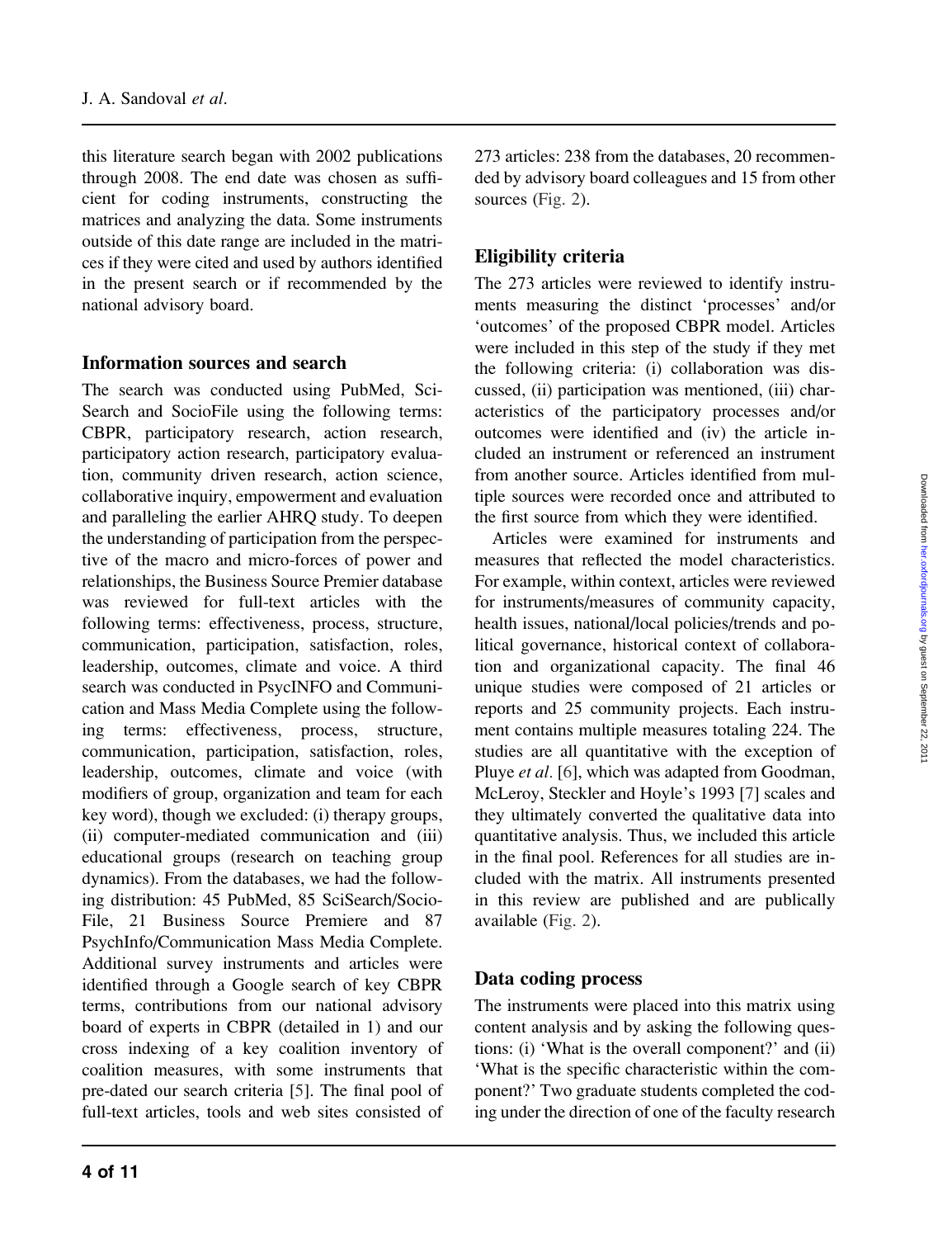<span id="page-4-0"></span>

Fig. 2. Description of method for comprehensive review of literature.

team members. The faculty member first trained the students how to recognize the components and characteristics in instruments, using a codebook of definitions of each characteristic and then how to code the instruments accordingly. Second, the students practiced coding several instruments together to increase the level of inter-coder agreement. Third, they coded the same 10% of the total instruments to establish inter-coder reliability; and finally, they completed the coding of the remaining instruments independently. When there were difficulties determining the appropriate categorizations, the coders worked together with one other members of the research team to determine the best category. Inter-coder reliability for the 10% overlap was 0.90 (Cohen's kappa).

#### Data items

Moher et al. [[8\]](#page-10-0) identified 27 preferred items to include in systematic reviews of literature. With our goal to create a comprehensive review of the state of measurement science as a useful starting place, we were still able to apply most of the PRISMA criteria in our methods and final matrix. Many of these instruments do not yet have outcome data nor have they been evaluated for application to a cross-section of CBPR partnerships. The matrix has therefore organized the data according to the components of the logic model and their characteristics. We identify the following information in the matrix: the instrument or measure, citation of original sources, a source if the original was outside the data range, the original concept as described in the instrument or measure, the original item number or location of the items, for what population the instrument was originally created and reliability and validity information as available. Instruments obtained as secondary sources from journal articles will not have the original item number as the original instrument was not consulted. Most of the instruments have not been evaluated and therefore there is no within-study bias to address. However, we have included key information about the data we located.

Many instruments were not classified as a whole. In these cases, the subscales or even several items became the coding unit. The goal was to provide the most accurate and thorough inventory possible related to characteristics in the CBPR model. Thus, the concern was not with retaining the intention of the original instrument but rather in documenting measures that were related to characteristics in the specific CBPR model (thus some instruments are listed under multiple categories).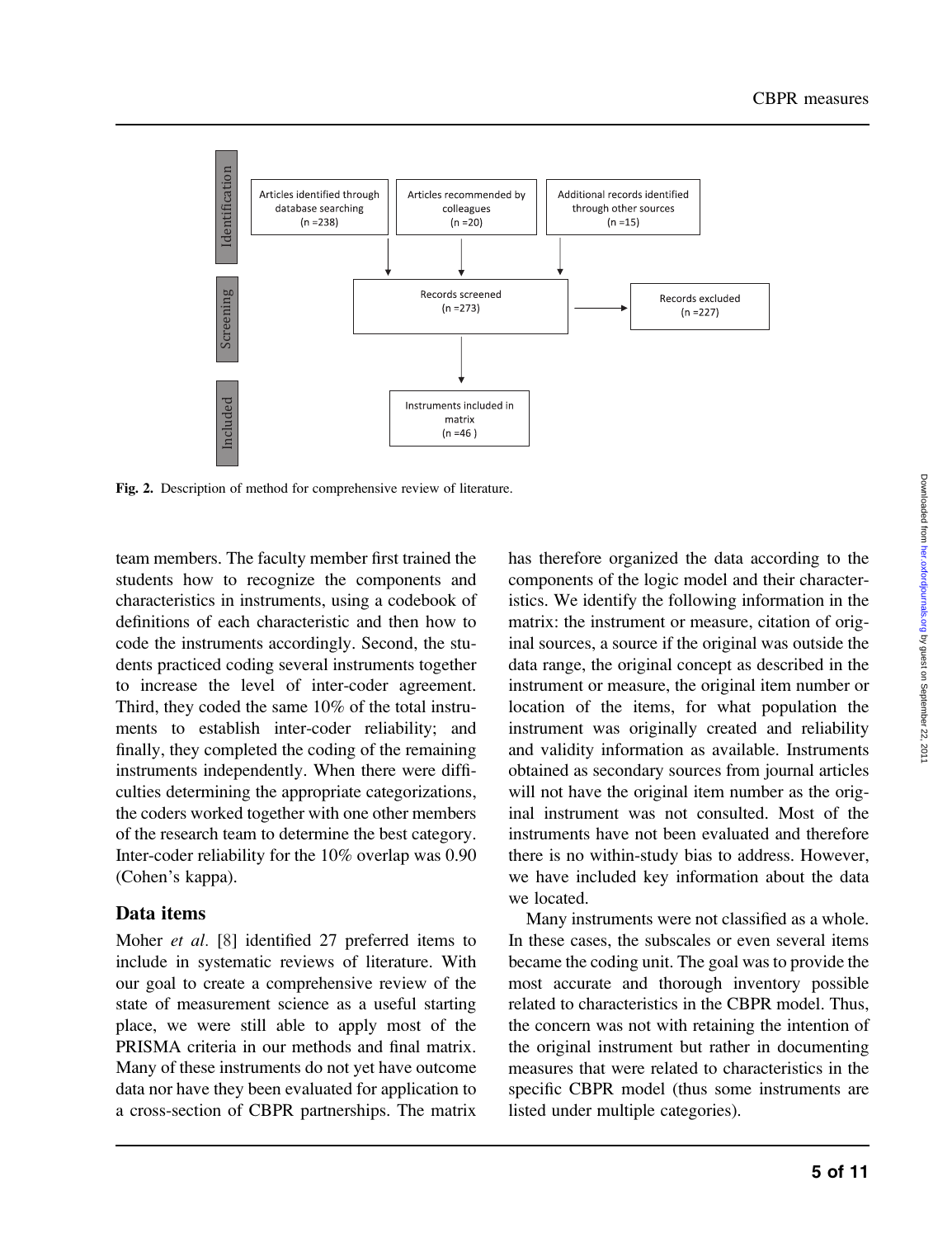### **Results**

The coding of the final 46 instruments led to the development of three major categorical tables in the matrix: supplementary Table 1: context; supplementary Table 2: group dynamics and supplementary Table 3: outcomes (Supplementary data are available at Health Education Research online). Each categorical table was then divided into subtables that list the measures related to each characteristic in the CBPR model. Finally, we report reliability and validity information and data on the original population of creation. For each table, we report the number of instruments that contain measures for each characteristic in the CBPR model. We identified a total of 224 measures of CBPR characteristics in the 46 instruments. [Table I](#page-6-0) organizes the total number and respective percentage of measures found under each component of the CBPR logic model.

In supplementary Table 1 (Supplementary data are available at Health Education Research online) Context, 28 measures were identified. The majority found were related to community capacity, organizational capacity, health issues and historical context of collaboration. The last subcategory, national/local policies and political governance lacked attention within this literature review with only two measured identified. This review did not capture measures specific to social–economic, cultural, geographic, political-historical, and environmental, the first Context characteristic listed in the model, though we recognize that many demographic questionnaires can attain this information. Supplementary Table 2 (Supplementary data are available at Health Education Research online), which represented the greatest proportion, included three different subgroups of group dynamics: (i) relational, (ii) structural and (iii) individual. In the Relational category, measures were identified for eight characteristics. Those that included the highest frequency of individual measures in the instruments included (i) participatory decision making and negotiation, (ii) dialogue and mutual learning; (iii) leadership and stewardship; (iv) task communication and action; (v) self and collective reflection and (vi) influence and power. Flexibility represented the lowest proportion of hits among characteristics presented in the model. The characteristic of conflict was not originally identified in the logic model as a separate subcategory for relational dynamics but was added based on the information that emerged in the coding. No measures were identified for the characteristics of integration of local beliefs to the group process or safety. For structural dynamics, the characteristic of complexity was identified most frequently in the literature, followed by agreements, diversity and length of time in partnership. Power and resource sharing was identified in three measures. Under individual dynamics, the model lists seven characteristics though only three had associate measures; congruence with core values, individual beliefs and community reputation of the principle investigator.

Outcomes, supplementary Table 3 (Supplementary data are available at Health Education Research online), identified measures for four characteristics empowerment and community capacity outcomes had 22 measures, which also included the community capacity measures in context; change in practice or policy; unintended consequences, a new characteristic added based on the information that emerged in the coding, and health outcomes. No measures were found for the changes in power relations, culturally based effectiveness, or cultural revitalization and renewal.

Of the 46 (Please contact the authors for additional sources, including guidebooks and other literature that did not meet the inclusion criteria for the final matrix but may have useful information) instruments used to evaluate CBPR, few reported analysis of reliability and validity information on the measures described. Of the 224 individual measures re-organized according to the CBPR logic model, only 54 measures had reliability information and only 31 had any information related to validity (and 65 total measures had one or the other). A majority of validity reports relied on information from previous measures that the authors had used to adapt their measure while several measures used expert opinion or exploratory factor analysis. The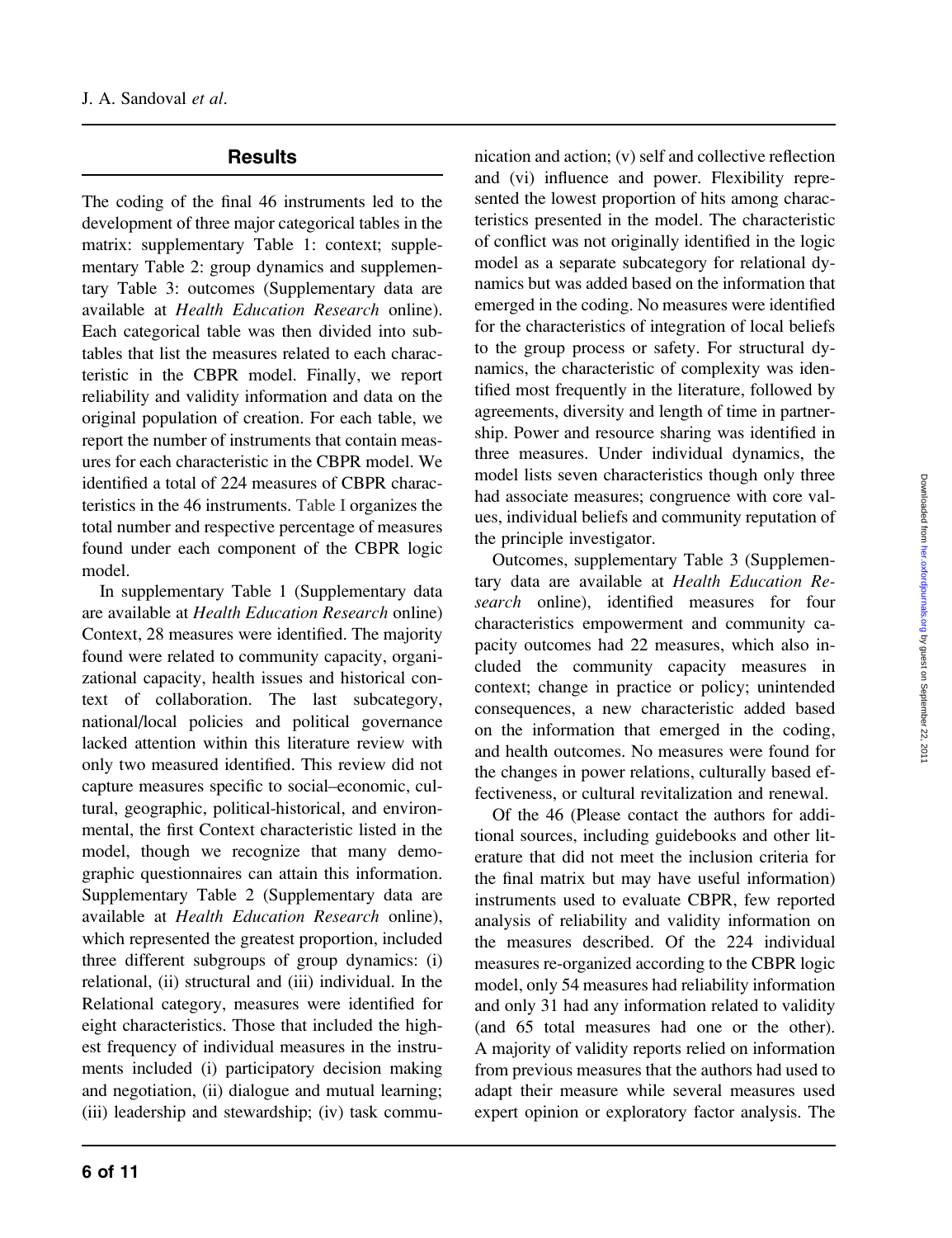|                 | Characteristics represented                      | N   | $\%$  |
|-----------------|--------------------------------------------------|-----|-------|
| Context         | Community capacity                               | 12  | 5.4   |
|                 | Health issues                                    | 5   | 2.2   |
|                 | Historical context of collaboration              | 4   | 2     |
|                 | National/local policies and political governance | 2   | $<$ 1 |
|                 | Organizational capacity                          | 5   | 2.2   |
|                 | Total                                            | 28  | 12.5  |
| Group dynamics  | Relational                                       |     |       |
|                 | Participatory decision making and negotiation    | 24  | 10.7  |
|                 | Dialogue and mutual learning                     | 22  | 9.8   |
|                 | Leadership and stewardship                       | 19  | 8.5   |
|                 | Task communication and action                    | 18  | 8.0   |
|                 | Self and collective reflection                   | 12  | 5.4   |
|                 | Influence and power                              | 7   | 3.1   |
|                 | Flexibility                                      | 2   | $<$ 1 |
|                 | Conflict                                         | 3   | 1.3   |
|                 | Structural                                       |     |       |
|                 | Complexity                                       | 16  | 7.1   |
|                 | Agreements                                       | 9   | 4.0   |
|                 | Diversity                                        | 7   | 3.1   |
|                 | Length of time in partnership                    | 7   | 3.1   |
|                 | Individual                                       |     |       |
|                 | Power and resource sharing                       | 3   | 1.3   |
|                 | Congruence of core values                        | 1   | $<$ 1 |
|                 | Individual beliefs                               | 11  | 4.9   |
|                 | Community reputation of principal investigator   | 1   | $<$ 1 |
|                 | Total                                            | 162 | 72    |
| <b>Outcomes</b> | Empowerment and community capacity               | 22  | 9.8   |
|                 | Change in practice or policy                     | 10  | 4.5   |
|                 | Unintended consequences                          | 1   | $<$ 1 |
|                 | Health outcomes                                  | 1   | $<$ 1 |
|                 | Total                                            | 34  | 15.2  |

<span id="page-6-0"></span>Table I. Table of results showing the final percentages of measures for characteristics identified in the CBPR model

The denominator for these percentages is 224, the total number of measures identified.

matrix demonstrates that reliable and valid measures available for CBPR are disproportionately focused on group dynamic and relationship process issues with relatively few reliable and valid instruments that measure contextor intermediate system and capacity change outcomes.

# **Discussion**

The purpose of this comprehensive review of literature was to identify instruments and measures of characteristics in Wallerstein et al.'s [\[1](#page-9-0)] CBPR logic model . While the logic model has offered a consensus framework for CBPR, of necessity, the next steps were to identify measures that can be used to enhance our understandings of how community partners and academic–community partnerships contribute to changes in intermediate outcomes, such as culturally centered interventions, new practices and policy changes, which in turn have been increasingly recognized as leading to improved health outcomes and equity [[2–](#page-9-0)[4,](#page-10-0) [9](#page-10-0)].

The review of literature identified 273 articles related to CBPR and within these articles were 46 unique instruments containing items that measured some of the characteristics of the CBPR logic model. We then used the CBPR logic model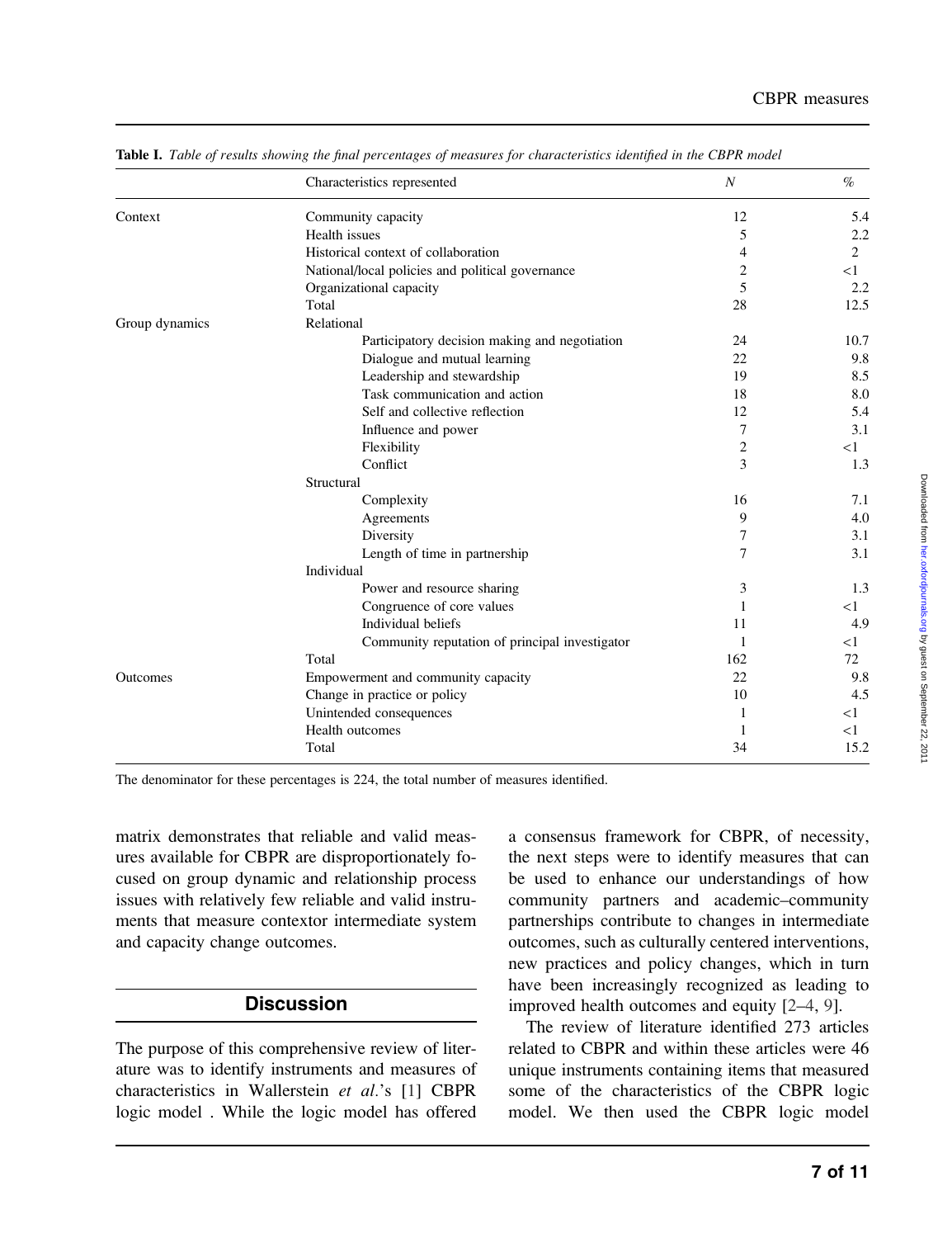to categorize the 224 measures within these 46 instruments and guided the interpretation and categorization of the instrument items.

While the model does not contain a unified change theory, theories at different levels along the socio-ecologic framework are embedded within the characteristics. The group dynamic measures available to CBPR, for example, have clearly benefited from the previously established and extensive coalition and organizational team literature [\[5](#page-10-0), [10\]](#page-10-0). Many of these can be directly used for a study of CBPR. The literature on context measures was much more limited, except for the results related to community capacity (first as part of context and then as an outcome). The existence of community capacity measures is likely due to the long-time interest in the health education field in community capacity and its role in community change (see for example, Goodman et al. [[11\]](#page-10-0)) and the newer interest in implementation science and the capacity of communities to adapt and adopt interventions and develop strategies to improve their own health. In a comprehensive review of the implementation literature, Fixsen et al. [\[12](#page-10-0)] suggest that evidence-based interventions may have certain core elements that can be translated to multiple settings (e.g. principles and best-practice components/characteristics), but implementation success itself depends on context and flexibility to incorporate cultural and community knowledge and evidence. That is, the strategies for implementing interventions need to be based on and adapted within existing capacities and cultures of the organizations and communities in each setting [[5\]](#page-10-0). A recent commentary about how CBPR can support intervention and implementation research reinforces the importance of drawing from the context for enhancing external validity and potential sustainability of programs once the research funding ends [[13\]](#page-10-0).

Although the number of measures for context was small, it is an important component that should be further researched. The CBPR logic model suggests that differences in context significantly influence processes, which form the core operational partnership features of CBPR [\[4](#page-10-0), [9](#page-10-0)]. These differences such as levels of historic trust between partners or levels of capacity of communities to advocate for policy change or integrate new programs matter in terms of partnership success. Though capacity has been identified more in existing measures (largely from the coalition literature), a major area that is lacking are the contextual measures to assess research capacity of communities or the capacity of University and other research institutions to engage in respectful community engagement and CBPR processes.

The lack of measures related to the outcomes of CBPR is not surprising. The majority of CBPR literature to date has focused on case studies describing CBPR partnerships, research design and description of interventions, with articles reporting on how to create and maintain research partnerships, on methods that have been collaboratively adapted and adopted with community partners and on building trust among stakeholders. Impacts and outcomes attributable to CBPR have been less documented [[14,](#page-10-0) [15](#page-10-0)]. However, as the field has matured, CBPR has begun to recognize and document the range of outcomes that can be attributed to CBPR partnerships and interventions. Case studies have increasingly documented policy and capacity changes, though links to health outcomes remain a challenge [\[1](#page-9-0), [4](#page-10-0), [14,](#page-10-0) [16\]](#page-10-0). Part of the challenge in linking CBPR to any sort of outcomes is the lack of valid instruments for documenting CBPR system and capacity outcomes and social justice outcomes, as well as the ongoing challenge of attributing change to any single effort (even if it fully encompasses the policy or intervention issue) within dynamic community contexts. These challenges will need to be met head on to advance the science of **CBPR** 

Currently, we are in the second year of a NARCH V National Institutes of Health (NIH) grant (2009– 2013) to further explore how contexts and partnering processes impact interventions, research designs and intermediate system, capacity and health outcomes. Based on a partnership between the National Congress of American Indians Policy Research Center, the University of Washington Indigenous Wellness Research Institute and the Uni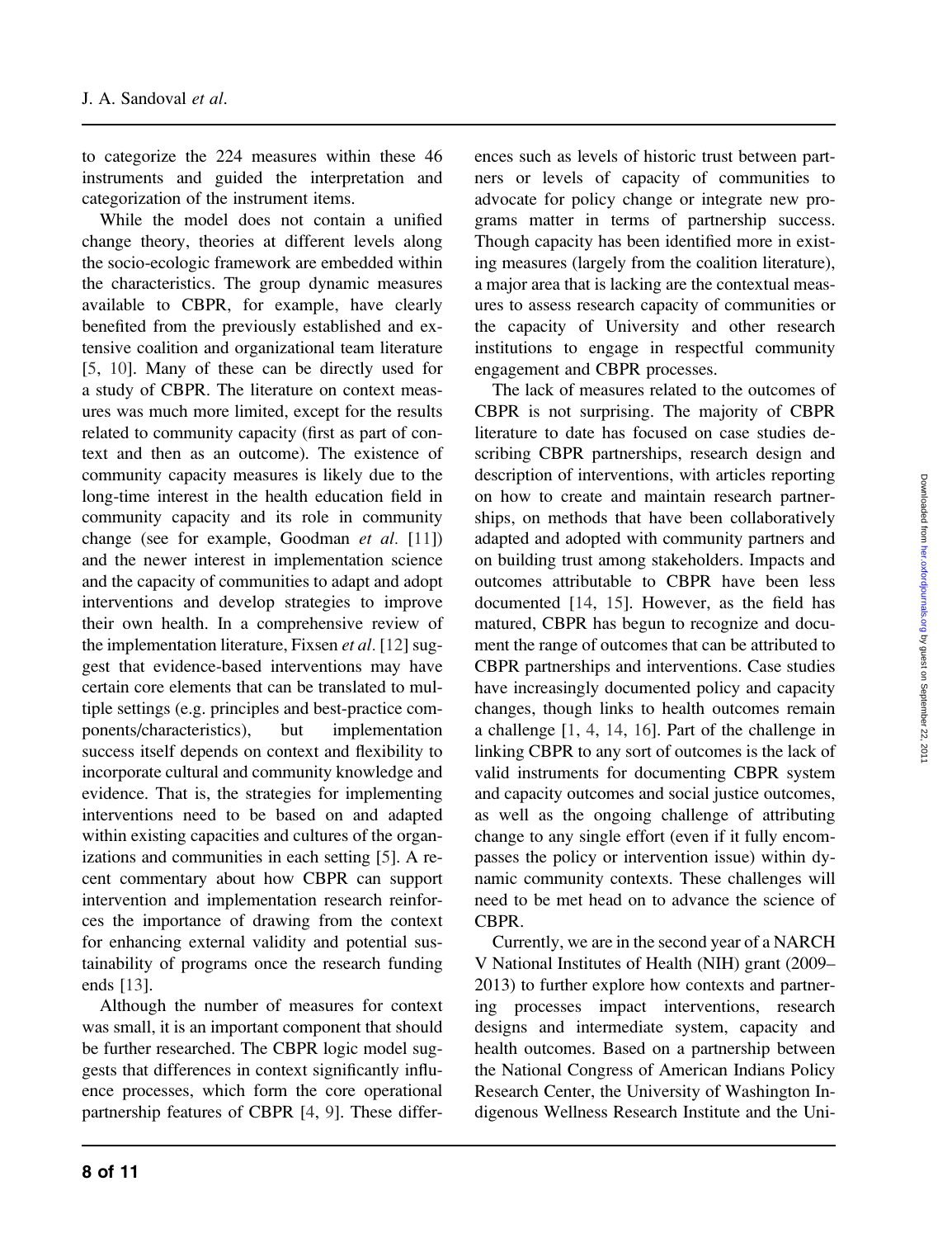versity of New Mexico Center for Participatory Research, this research project is investigating the promoters and barriers to success in health and healthrelated CBPR policy and intervention research within underserved communities. This will be achieved through cross-site evaluation of CBPR projects nation-wide assessing variability in partnership processes, under varying contexts and conditions, which may be associated with system changes, new policies and other capacity-related outcomes. Plans currently include surveys for up to 318 sites, identified through NIH, Centers for Disease Control and Prevention and other databases; and six to eight in-depth case studies. The study is using many of the items identified here and constructing others to assess characteristics where measures are lacking. A variable matrix of the instrument items has been constructed which is linked to a web-based interactive version of the CBPR logic model (The interactive web-based matrix can be accessed at the following URL: [http://](http://hsc.unm.edu/som/fcm/cpr/cbprmodel/Variables/CBPRInteractiveModel/interactivemodel.shtml) [hsc.unm.edu/som/fcm/cpr/cbprmodel/Variables/](http://hsc.unm.edu/som/fcm/cpr/cbprmodel/Variables/CBPRInteractiveModel/interactivemodel.shtml) [CBPRInteractiveModel/interactivemodel.shtml\)](http://hsc.unm.edu/som/fcm/cpr/cbprmodel/Variables/CBPRInteractiveModel/interactivemodel.shtml).

In sum, the database of instruments and measures presented here provides what is currently available in the literature to advance the art and science of CBPR and demonstrates the need for continuing development of CBPR measures. In addition to the need for measures of context and outcomes in CBPR, there is a need for more work in assessing the reliability and validity of the measures. Overall, only about 25% of the measures evaluated had information regarding either reliability or validity. Further, the majority of measures that had this information only provided minimal information about validity. Future assessment tools of CBPR should address issues of validity [i.e. face, content and may consider use of factorial, construct (concurrent and discriminant) and possi-bility predictive validity] [[15,](#page-10-0) [17,](#page-10-0) [18\]](#page-10-0). Often instruments constructed for CBPR purposes do not address these validity issues because of the small sample sizes involved and their use for single partnerships.

Future research could establish validity of the measures through two approaches. First, measures could be tested on teams in clinical practice settings, agencies, not-for-profit organizations and inter-organizational coalitions or other alliances. While these partnerships may not be the same as CBPR partnerships, they would provide a reasonable comparison group to at least establish measurement validity. Second, CBPR researchers would benefit by pooling databases to establish a large enough sample size to test the validity of measures. Advancing the capacity to study CBPR will be contingent on strengthening the measurement quality of the measures being utilized.

This review of literature has some limitations. First, the search parameters resulted in a large number of articles but relatively few instruments ( $N = 46$ ). While we utilized a number of databases and 'word of mouth' solicitations and a systematic procedure in searching, there are likely instruments that were missed or are in development. Second, the matrix is the result of our interpretations of the measures and not the instruments' original intent. While we demonstrated a consistent coding of instruments, we also realize that other researchers may assign certain instruments in different categories. Additionally, some researchers may find that measures we included are not effective measures of the characteristics. Rather than being a judge of the quality of the instruments, we chose to provide as much information about reliability, validity and population for researchers to make their own judgments. In addition, it was difficult to provide a judgment of quality when so few instruments include measurement validity. In general, we recommend that researchers consider instruments that have sufficient evidence of internal consistency (e.g. Cronbach's alpha of 0.70 or above) and concurrent and factorial validity. In addition to using validity and reliability data, we do suggest two instruments for consideration based on the high face validity and in-depth use within their respective populations, Schulz et al. [[9\]](#page-10-0) and Kenney and Sofaer [[19\]](#page-10-0). These instruments were carefully crafted with their respective partners and thus hold promise for future use. The validity and reliability of these measures will need to be assessed.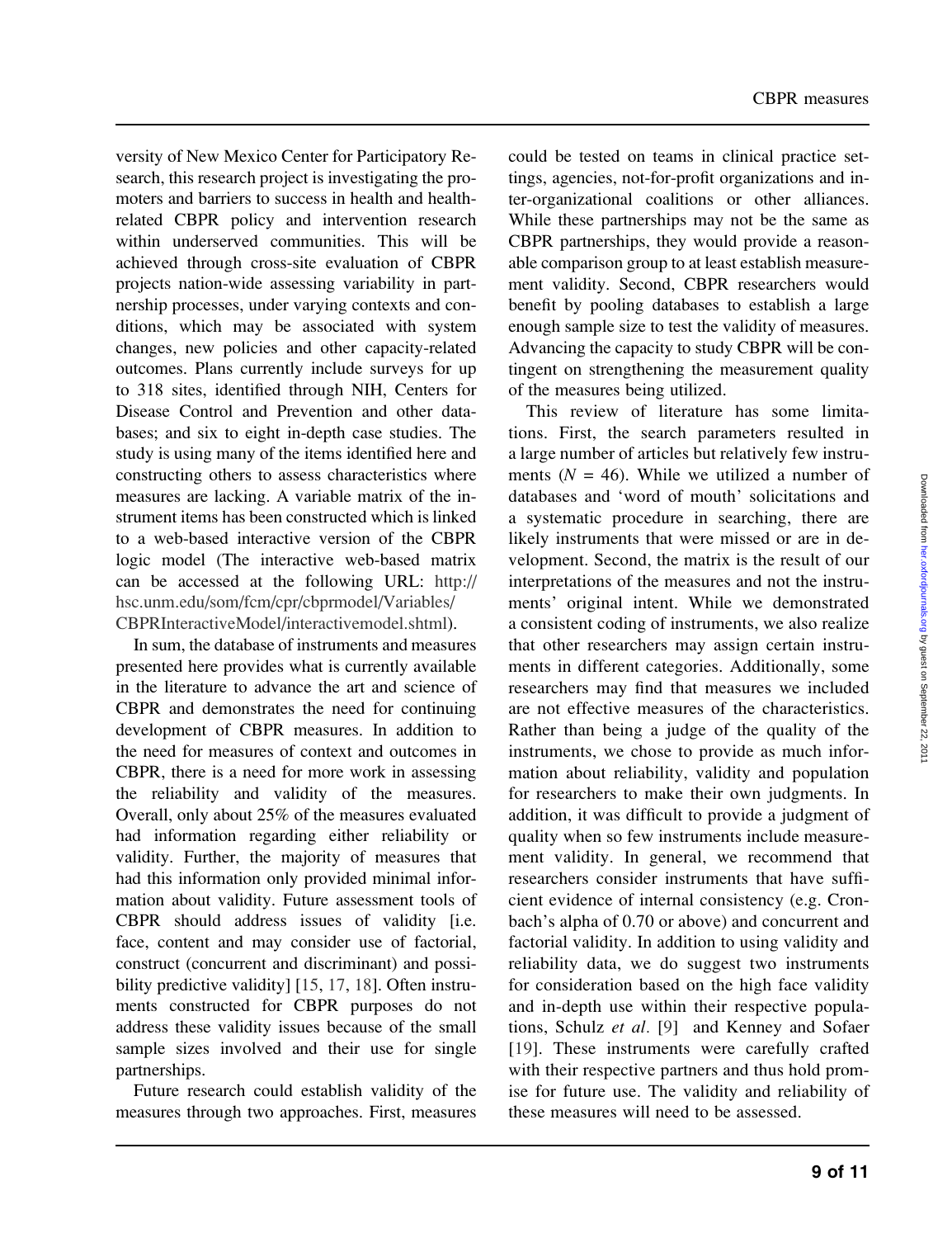<span id="page-9-0"></span>An additional limitation may be the challenge of replicating our search process because we incorporated other articles (see 'outside search dates' column in supplementary Tables) than those that were identified from our database search terms. Although the database search itself can be replicated, we also chose to incorporate later recommendations from CBPR experts and from other sources, recognizing this is an evolving field, which will require further research. For these other sources, we applied the same inclusion criteria however and believe that these instruments accurately represent the balance of process and outcome measurement tools.

The focus of this article has been on measures. However, we recognize that CBPR change cannot be fully captured only using quantitative instruments. Interviews and focus groups and other qualitative approaches enable partners to share their perceptions of how and why outcomes have changed, including enhanced community capacity or new organizational practices or policies, or how CBPR processes have transformed contexts for collaborative research; these qualitative approaches become a critical and necessary complement for enhancing the science [2]. The opportunity for community partner reflections on their participation in the CBPR research (using the conceptual model as an evaluation and collective reflection tool) also enables a privileging of community voice as to which characteristics may have been more salient in any particular project's success. Through community partners critically examining their lived realities in a dialogical encounter with researchers, a contextual and specific 'face validity' can emerge, which can only add to our knowledge base of how CBPR research processes can be generalized across communities.

In conclusion, this review of literature and categorization of instruments resulted in a large compendium of research tools for those interested in CBPR. A key aspect of advancing the study of CBPR is having adequate research tools and providing access to the range of tools available. This matrix provides a state of the art list, current up to 2008 about research instruments and should serve as a useful resource for academic and community researchers and practitioners of CBPR.

## Funding

The project described was supported in part by Award #U26IHS300009/03 from the National Institute on Minority Health And Health Disparities and by the NARCH V #1 S06 GM08714301. The content is solely the responsibility of the authors and does not necessarily represent the official views of the National Institute On Minority Health And Health Disparities, the Native American Research Centers for Health, or the National Institutes of Health.

#### Acknowledgements

Appreciation to National Advisory Board of the CBPR Research and Evaluation Community of Practice: Margarita Alegria, Magdalena Avila, Elizabeth Baker, Beverly Becenti-Pigman, Charlotte Chung, Eugenia Eng, Shelley Frazier, Ella Greene-Morton, Lyndon Haviland, Jeffrey Henderson, Sarah Hicks, Barbara Israel, LorettaJones, Michele Kelley, Paul Koegel, Laurie Lachance, Diane Martin, Marjorie Mau, Meredith Minkler, Naeema Muhammad, Lynn Palmanteer-Holder, Tassy Parker, Cynthia Pearson, Victoria Sanchez, Amy Schulz, Lauro Silva,Edison Trickett, Jesus Ramirez-Valles, Kenneth Wells, Earnestine Willis and Kalvin White. Finally, we thank the community members who so generously answered all the questions asked of them.

## Conflict of interest statement

None declared.

#### References

<sup>1.</sup> Wallerstein N, Oetzel JG, Duran B, et al. CBPR: Whatpredicts outcomes? In: Minkler M, Wallerstein N (eds). Communication Based Participatory Research, 2nd edn. San Francisco, CA: John Wiley & Co., 2008.

<sup>2.</sup> Israel B, Schulz A, Eng E et al. (eds) Methods in Community Based Participatory Research. San Francisco, CA: Jossey-Bass, 2005.